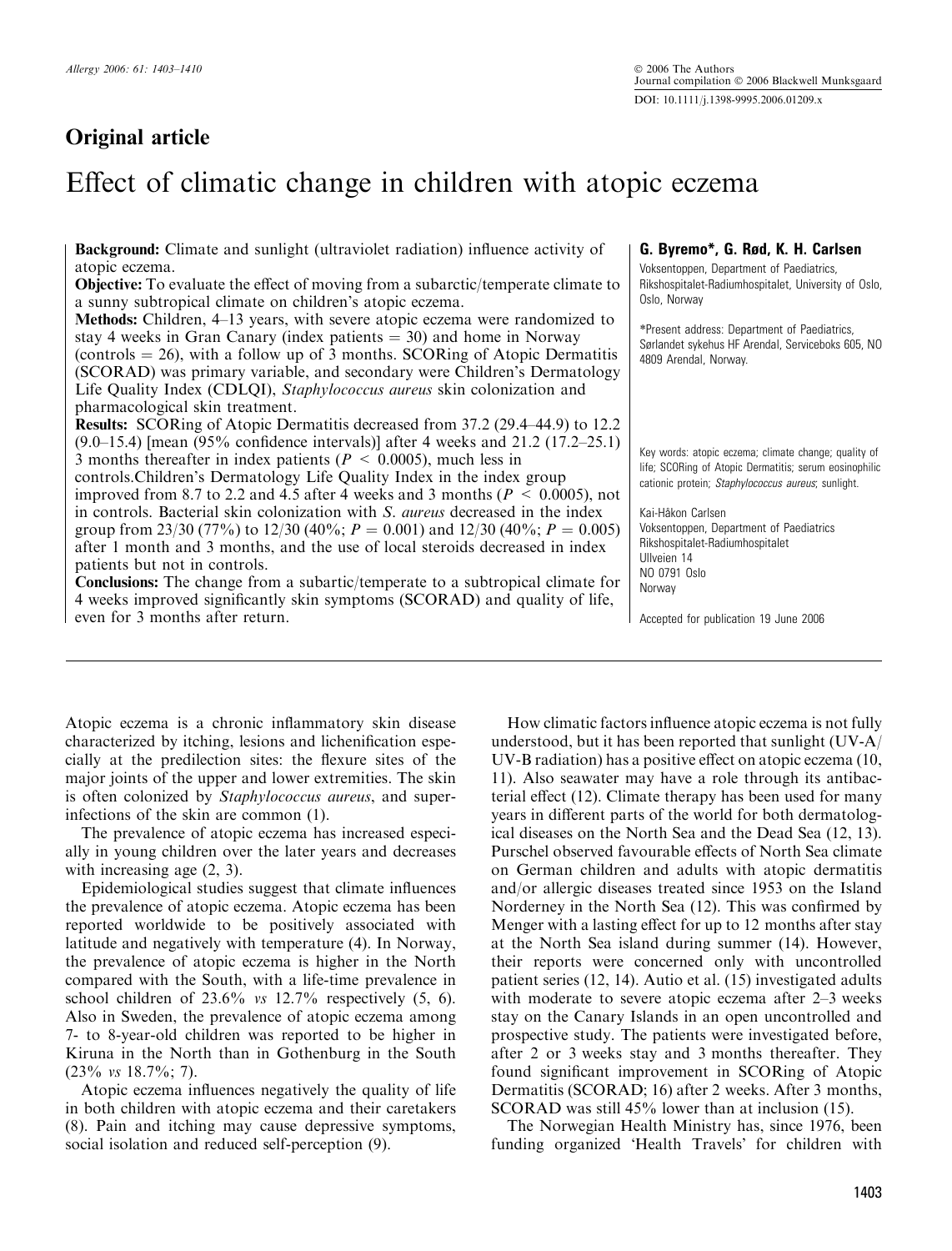asthma, first to Montenegro and since 1991, to the Canary Islands (17, 18). Since 1998, children with atopic eczema without co-existing asthma were included, after an uncontrolled nonrandomized study with major improvement of symptoms and signs of atopic eczema in children after 4 weeks' stay in Gran Canaria was reported by Rodt (19).

The main objective of the present randomized-controlled study was to investigate and evaluate the total effect of the Health Travels for children with atopic eczema, consisting of a 4 weeks stay in a subtropic climate on Gran Canary with a 3 months follow up on symptoms and signs as assessed by SCORAD as the main variable. The secondary objectives were to assess the effect upon quality of life, bacterial skin colonization and the inflammation marker, serum eosinophilic cationic protein (s-ECP).

#### Patients and methods

#### Design

Based on the clinical information, the patients were randomized into index and control groups. The index group stayed 4 weeks in Gran Canary, whereas the control group spent the time in their usual surroundings at home. Severity and extension of atopic eczema in the index group and the control groups were equal. One half of the index group and the control group were investigated in the spring, the other in the autumn, to account for the seasonal variations of atopic eczema.

With a power of 80% and a P-value of 0.05, using a change of 7.5-points in SCORAD as a minimum clinically significant change, a sample size of 28 patients in each group was found necessary to achieve statistical significance.

The included index patients were investigated one day before leaving for Gran Canary on Voksentoppen National Hospital. They were also investigated on their last day after 4 weeks on Gran Canary. Finally, they were investigated 3 months after leaving Gran Canary on Voksentoppen National Hospital. All the patients in the index group and the control group were examined by the same doctor at all visits. The SCORAD assessments were performed by three trained nurses.

The patients in the control group were investigated at the same intervals with all consultations on Voksentoppen, Rikshospitalet.

During the stay at Gran Canary, the autumn group who stayed from 13 August to 10 September had 28 days with the sun, mean temperature at 12.00 AM was  $24.9^{\circ}$ C with a range of  $21-26^{\circ}$ C, compared with  $13.1^{\circ}$ C (3.8–21.0°C), respectively, in mid-Norway (Trondheim). In Trondheim, there were 8 days of 28 without rain in the same period. Mean relative humidity during the autumn period was 67.0% in Gran Canary, compared with 79.5% in Trondheim.

The spring group (from 26 March to 23 April) had 23 sunny days out of 28 at Gran Canary, the remainder of the days slightly clouded. In Trondheim, there were 13 of 28 days without rain in the same period. Mean temperature of  $12.00$  AM was  $4.9^{\circ}$ C (-4.8 to 19C) in Trondheim during the same period. Mean relative humidity in Gran Canary during the spring period was 72%, compared with 73.8% in Trondheim.

#### **Patients**

The inclusion of the patients was based on clinical information from the referring doctors. Both the index patients and controls were selected randomly after referring to 'Behandlingsreiser' (Norwegian state Health Travels).

Twenty-nine patients during spring and 32 patients during autumn, 4–13 years of age, with moderate to serious atopic eczema, were selected for participation in the study. After selection, the patients were randomized by drawing into index group and control group by a nurse not participating in the patient evaluation with equal distribution between the groups as regards severity of atopic eczema, based upon clinical information from the referring doctor. The clinical and demographic characteristics of the index and control groups are seen in Table 1. Exclusion criteria were participation in the Health Travels during the preceding 2 years, other serious diseases influencing the participation in the study. The control group was offered travel to Gran Canary with the Health Travels a year after participating in the present study.

During the stay in Gran Canary, the children followed ordinary school teaching with Norwegian teachers at a local Norwegian school. They had 1-h gymnastics a day, 5 days a week, whereas the control children followed their regular school with 2–4 h gymnastics a week during schooldays.

While in Gran Canary, the index patients increased their stay in the sun from 30 min daily at first until 3–4 h at the end of the stay,

|  |  | Table 1. Baseline characteristics of the index and the control group |  |  |  |  |  |  |
|--|--|----------------------------------------------------------------------|--|--|--|--|--|--|
|--|--|----------------------------------------------------------------------|--|--|--|--|--|--|

|                                                        | Index group $(N = 30)$ | Control group $(N = 26)$ | Significance (P-value) |
|--------------------------------------------------------|------------------------|--------------------------|------------------------|
| Age [years; mean (range)]                              | $8.35(4-13)$           | $7.40(3-13)$             | n.s. (0.18)            |
| Gender $3/2 (n/n)$                                     | 13/17                  | 13/13                    | n.s. (0.62)            |
| Investigated: spring/autumn $(n/n)$                    | 14/16                  | 13/13                    | n.s. (0.80)            |
| Total IgE [kU/l; geometric mean (range)]               | 399.4 (5.3-5000)       | 232.4 (10.7-5000)        | n.s. (0.25)            |
| Positive SPT (n/M)                                     | 28/30                  | 23/26                    | n.s. (0.66)            |
| SCORAD [total; mean (SD)]                              | 37.15 (20.76)          | 36.84 (16.94)            | $n.s$ (0.83)           |
| CDLQI, mean (SD)                                       | 8.73(5.90)             | 10.08(5.89)              | n.s. (0.33)            |
| Serum-ECP [µg/l; median (range)]                       | 19.95 (5.4 - 56.6)     | $11.4(3.0 - 49.2)$       | $-$ (0.021)            |
| Skin bacterial colonization (Staphylococcus aureus; %) | 76.7                   | 80.8                     | n.s. (0.71)            |

Values are given as mean (SD) unless otherwise stated. Total IgE and s-ECP were not normally distributed and values were given as geometric mean and median with range respectively.

SPT, positive skin prick test (3 mm ≥ negative control) to one or more of the eight tested allergens; s-ECP, serum eosinophilic cationic protein; CDLQI, Children's Dermatology Life Quality Index; SCORAD, SCORing of Atopic Dermatitis; IgE, immunoglobulin E.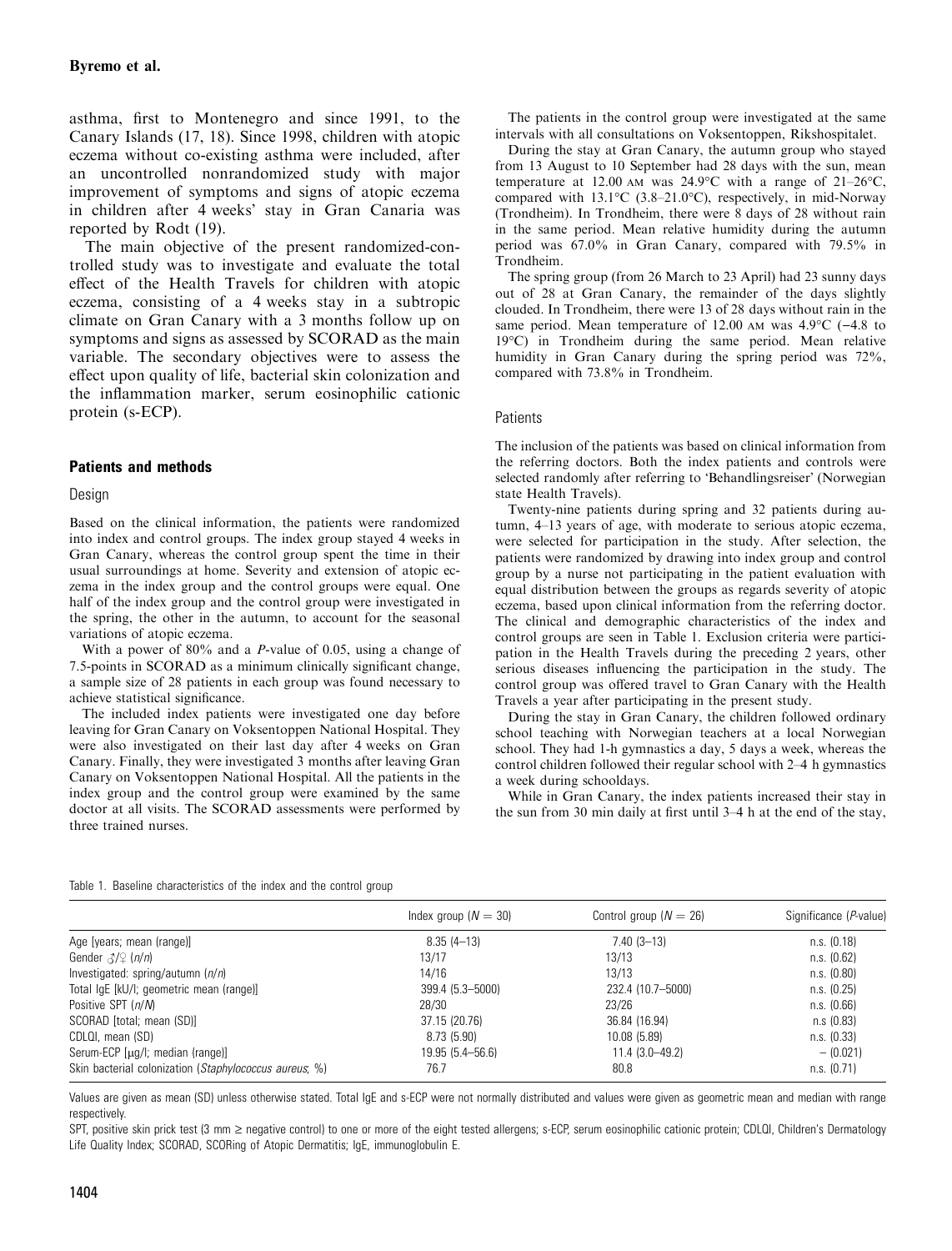to avoid sun burn. During their entire stay, they used a sunscreen factor  $>15$ . They bathed in seawater 1–2 h a day.

During the stay in Gran Canary, the index patients and their accompanying persons (parents) received 4 h of education about atopic eczema and its treatment. The control group and their parents received 2 h of education at their first visit; current treatment was evaluated and modified with intensifying the local antiinflammatory treatment with steroid ointment and anti-infective therapy as well as other supplemental treatment. The treatment with topical steroids as grouped by steroid potency, the use of antihistamines as well as the use of topical antibacterial treatment was recorded on all visits.

The study was approved by the Norwegian Social Science Data **Services** 

#### Skin prick test

Skin prick test (SPT) was performed in duplicates according to the European standardized specifications (20). A mean wheal diameter (largest  $+$  smallest diameter divided by 2) of at least 3 mm larger than negative control, read after 15 min, was defined as positive.

Antihistamines were suspended for at least 72 h, and systemic prednisolone doses exceeding 10 mg/day were suspended 24 h before testing. Allergic sensitization was defined as the presence of at least one positive SPT.

The following prevalent allergens in Norway were examined: histamine chloride 10 mg/ml (positive control), glycerol (negative control), birch, timothy and mug worth pollen, cat, dog and horse dander, house dust mite (Dermatophagoides pteronyssinus) and Cladiosporium herbarum (Soluprick, ALK, Hørsholm, Denmark).

#### Total IgE

Serum samples taken on all the clinical investigations were analysed for total immunoglobulin E (IgE) by using UniCAP fluoroenzyme immunoassay (FEIA) according to the manufacturer's instruction (Pharmacia, Uppsala, Sweden).

#### Serum eosinophilic cationic protein

Blood was drawn and allowed to clot at stable room temperatures for an hour before centrifugation. The pipetted serum was stored at  $-70^{\circ}$ C. Serum-ECP was measured by the Pharmacia CAP system ECP FEIA method, according to the instructions of the manufacturer (21, 22). Briefly, monoclonal anti-ECP antibodies covalently coupled to immunoCAP (Pharmacia), were allowed to react with the patients' serum samples and subsequently, after washing with monoclonal anti-ECP antibodies containing fluorogenic labelling. The level of fluorescence after adding fluorogenic substrate was measured by Fluorocount 96 (Pharmacia). The measuring range was  $2-200 \mu g/l$  in undiluted serum. The cross-reactivity with other proteins from granulocytes is  $\leq 0.1\%$  according to the specification of the manufacturer (22).

#### Bacterial skin cultures

Samples for bacterial cultures were taken from all the patients in all the investigations from three different body regions with active atopic eczema. With no lesions of atopic eczema, samples were taken from the cervical, axillar or the inguinal regions.

The Venturi Transystem pencil and coal medium for transport were used. The bacterial culture samples were analysed at the Department of Microbiology, National Hospital, Oslo, Norway.

#### Scoring of atopic eczema

The distribution and the intensity of the atopic eczema were measured by a standardized scoring system (SCORAD) and used as the main variable (16, 23).

SCORing of Atopic Dermatitis is made of three parts: part A for the degree of extension of the eczema, part B for the severity (grade of inflammation, lichenification, rubor, fissures or infection) and part C for the subjective severity by grading pruritus and sleep disturbances. The scoring was carried out by specifically educated nurses or the doctor. SCORing of Atopic Dermatitis assessment was carried out on every investigation for both the groups.

#### Quality of life (CDLQI)

All the patients and the parents together completed a standardized quality of life questionnaire on every clinical investigation. The validated Children's Dermatology Life Quality Index (CDLQI) questionnaire was employed (24, 25).

#### Pharmacological treatment

The use of pharmacological treatment for the eczema was recorded at baseline and at examinations at 4 weeks and 3 months thereafter. The type and the potency of local steroid treatment, the use of antihistamines and type of and use of local antibacterial treatment of the skin were recorded.

#### Statistical evaluation

All statistical analyses were performed by using Statistical Package for Social Sciences (SPSS, Chicago, IL, USA) version 10. Demographic data are given as mean with standard deviation unless otherwise stated. Results are given as mean values with 95% confidence intervals (CI), except when not normally distributed when results are given as median with range (demographic data) or median with 95% CI for comparisons between groups. For IgE, results are given as geometric mean with range (Medcalc<sup>®</sup> statistical system version 7.6; MedCalc Software, Mariakerke, Belgium).

Categorical results were analysed by the chi-square test. Differences between the two groups were analysed with t-test when the data satisfied normal distribution, otherwise with the nonparametric Mann–Whitney U-test for two independent samples as well as by the chi-square test. Differences between the two patient groups for SCORAD and CDLQI at the three visits were assessed by repeated measures anova test. Differences between the two patient groups for s-ECP values at three visits were calculated by the nonparametric Kruskal–Wallis test. All the tests were two-tailed with a significance level of 5%. SCORing of Atopic Dermatitis was used as the main variable (16, 23, 26).

#### Results

Two of the 32 index patients and three of the 29 control subjects were excluded because of the presence of other skin disease. Thirty patients with atopic eczema  $(\sqrt{3})^2$ : 13/17) remained among the index group, and  $26 \left(\frac{\pi}{2}\right) \div 13/13$  in the control group. Demographic variables and baseline results for total SCORAD, CDLQI and s-ECP are seen in Table 1. The two groups did not differ significantly as regards total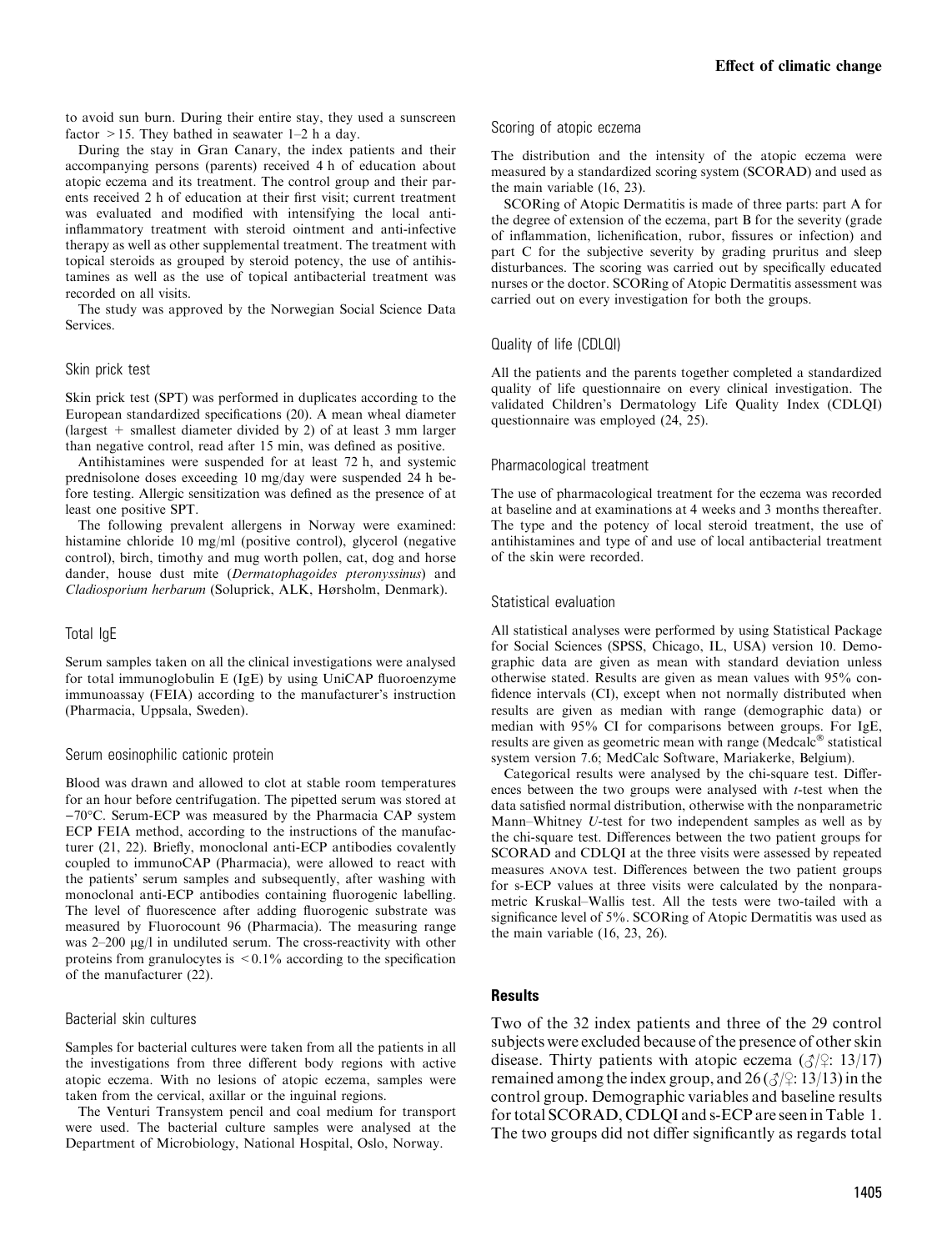IgE and positive SPTs (Table 1). Eight index patients suffered from concomitant asthma compared with 14 controls ( $P = 0.06$ ), 11 index patients suffered from allergic rhinoconjunctivitis compared with 17 controls  $(P = 0.06)$ . The results of SCORAD, CDLQI and s-ECP did not differ significantly whether the patients had concomitant asthma and/or allergic rhinitis.

#### SCORAD

The results of SCORAD total scores (Fig. 1) and the scores for SCORAD extent, intensity and symptoms are seen in Table 2. Mean total SCORAD improved significantly from baseline to 1 month (on the Canary Islands) and 3 months thereafter in the index group [37.2 (29.4– 44.9); mean (95% CI)] to 12.2 (9.0–15.4) after 1 month  $(P < 0.0005)$ , and to 21.2 (17.2–25.1) 3 months thereafter respectively ( $P < 0.0005$ ). A slight improvement in the control group was observed from  $36.8$  (30.0–43.7) vs 31.2 (24.2–38.2) after 1 month ( $P = 0.043$ ) and 3 months thereafter to 30.6 (24.1–37.1) respectively ( $P = 0.049$ ). The change in SCORAD was significantly less among the control subjects than in the index group ( $P = 0.045$ ; Fig. 1).

The baseline SCORAD scores for the extent, intensity and subjective symptoms did not differ between the index cases and the controls, but were significantly lower in the index compared with the control group both after 1 month ( $P \le 0.001$ ) and 4 months ( $P = 0.05$ ,  $P = 0.009$  and  $P = 0.028$ , respectively; Table 2).



Figure 1. Total SCORing of Atopic Dermatitis (SCORAD) baseline, after 1 month and after follow up for 3 months (4 months from baseline). Results are shown as mean values with 95% confidence intervals.

Table 2. SCORAD at inclusion, after 1 month and 4 months

|                          | Index group<br>$(n = 30)$          | Control group<br>$(n = 26)$ | Significance<br>$(P-value)$ |  |
|--------------------------|------------------------------------|-----------------------------|-----------------------------|--|
| SCORAD (total)           |                                    |                             |                             |  |
| Baseline                 | 37.15 (29.40-44.90)                | 36.84 (30.00-43.69)         | n.s. (0.83)                 |  |
| 1 month                  | 12.19 (8.99-15.38)                 | 31.24 (24.24-38.24)         | $-$ ( $<$ 0.001)            |  |
| 4 months                 | 21.18 (17.24-25.130)               | 30.62 (24.13-37.11)         | $-$ (0.011)                 |  |
| $SCORAD (A - extent)$    |                                    |                             |                             |  |
| Baseline                 | 26.06 (16.57-35.55)                | 23.56 (15.47-31.65)         | n.s. (0.69)                 |  |
| 1 month                  | $5.56(3.45 - 7.68)$                | 20.22 (12.71-27.73)         | $-$ (0.001)                 |  |
| 4 months                 | $9.17(4.35 - 14.00)$               | 17.78 (10.46-25.11)         | $-$ (0.05)                  |  |
| $SCORAD$ (B - intensity) |                                    |                             |                             |  |
| <b>Baseline</b>          | $6.87(5.60 - 8.13)$                | $6.65(5.45 - 7.86)$         | n.s. (0.81)                 |  |
| 1 month                  | 2.60 (1.94-3.26)                   | $5.85(4.61 - 7.09)$         | $-$ ( $<$ 0.001)            |  |
| 4 months                 | 4.23 (3.49-4.98)                   | $5.96(4.85 - 7.07)$         | $-$ (0.009)                 |  |
|                          | $SCORAD (C - subjective symptoms)$ |                             |                             |  |
| Baseline                 | $8.45(6.61 - 10.29)$               | $8.87(6.78 - 10.95)$        | n.s. (0.76)                 |  |
| 1 month                  | 2.37 (1.42-3.32)                   | 7.46 (5.69-9.23)            | $-$ ( $<$ 0.001)            |  |
| 4 months                 | 4.62 (3.27-5.96)                   | 7.06 (5.25-8.86)            | $- (0.028)$                 |  |

Mean values with 95% confidence intervals in parenthesis. SCORAD, SCORing of Atopic Dermatitis.

#### Quality of life (CDLQI)

In the index group CDLQI decreased from 8.7 (6.5–10.9) to 2.2 (1.3–2.2) [mean (95% CI)] after 1 month  $(P < 0.0005)$  and to 4.5 (2.8–6.2) 3 months thereafter  $(P < 0.0005)$  vs in control subjects 10.1 (7.7–12.5) at inclusion, 8.0 (5.9–10.1) after 4 weeks ( $P = 0.038$ ) and after 3 months follow up 7.4 (6.1–8.8) respectively  $(P = 0.01)$ . Children's Dermatology Life Quality Index did not differ significantly between the index cases and the controls at baseline, but were significantly lower in the index group at 1 month  $(P < 0.001)$  and 3 months thereafter ( $P = 0.009$ ) respectively (Table 3 and Fig. 2).

#### Serum-ECP

Serum-ECP at baseline was significantly higher among index patients  $[23.3 \text{ µg/l} (18.0-28.6)]$  than controls [15.3  $\mu$ g/l (10.7–20.0);  $P = 0.021$ ], after 1 month 27.7  $\mu$ g/l (17.4–37.9) and 11.1  $\mu$ g/l (7.5–14.9;  $P =$ 0.005), respectively, but with no significant difference 3 months thereafter, 13.4  $\mu$ g/l (8.9–17.8) vs 12.23  $\mu$ g/l  $(8.09-16.36)$  respectively  $(P = 0.70;$  Table 3 and Fig. 3). However, the reduction from baseline to 4 months was significantly greater in the index  $[-9.85 (-17.22 \text{ to } -2.47)]$ than in the control group  $[-3.12 \ (-7.79 \text{ to } 1.55);$  $P = 0.047$ .

#### Bacteriological skin colonization

Positive bacteriological culture findings for S. aureus did not differ significantly between the index cases (76.7%) and the controls (80.8%; n.s.) at baseline, nor after 1 month  $(40.0\%$  and  $66.7\%$ , respectively; n.s.) and 4 months (40.0% and 57.7%, respectively; n.s.). However, the reduction in positive bacterial culture findings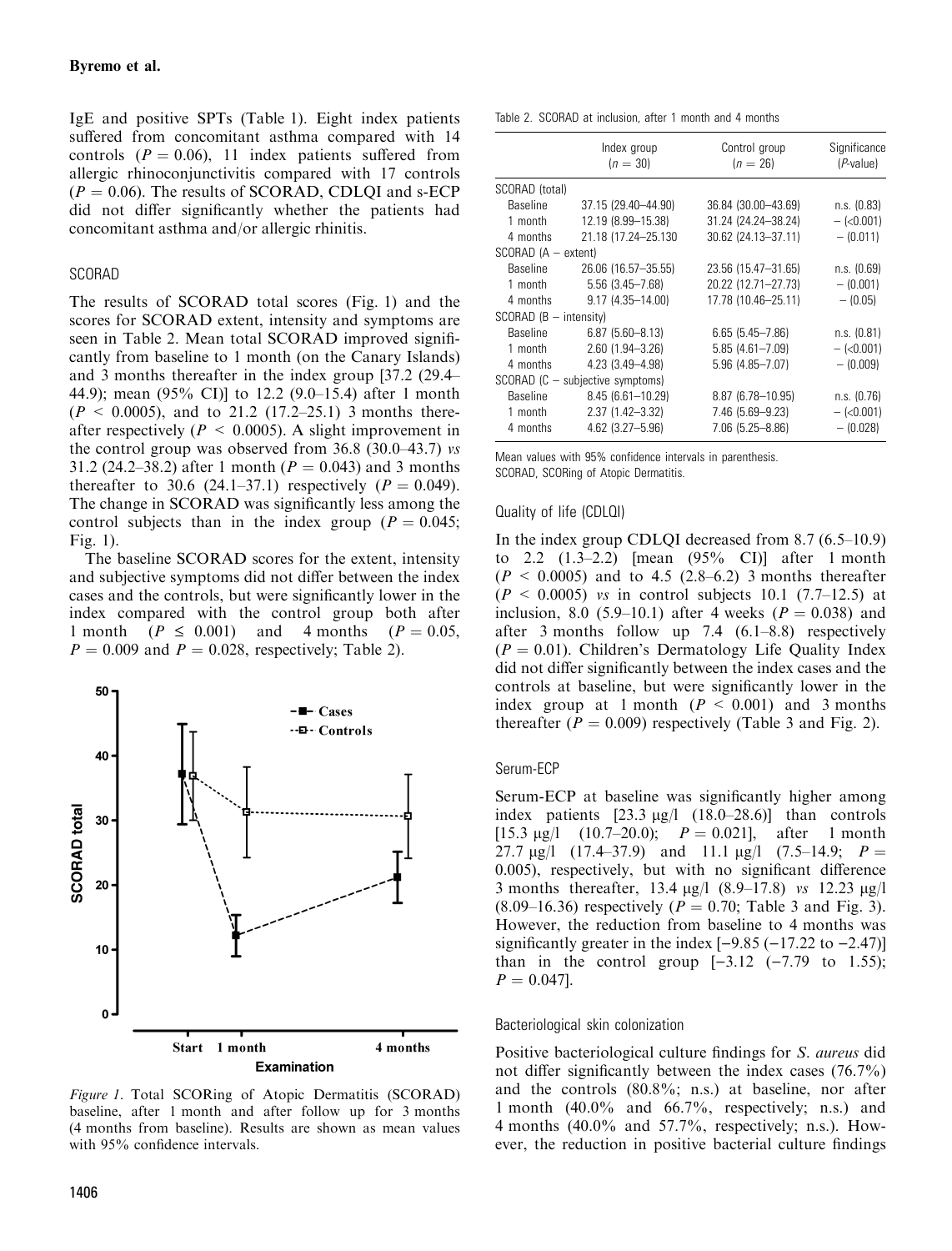Table 3. Children's Dermatology Life Quality Index (CDLQI), serum-ECP and positive bacterial culture findings for Staphylococcus aureus at baseline, after 1 month's stay at Gran Canary and after 3 months follow up (4 months from baseline)

|                         | Index group<br>$(n = 30)$                                           | Control group<br>$(n = 26)$ | Significance<br>$(P-value)$ |
|-------------------------|---------------------------------------------------------------------|-----------------------------|-----------------------------|
| CDLQI [mean (95% CI)]   |                                                                     |                             |                             |
| Baseline                | 8.73 (6.53-10.93)                                                   | 10.08 (7.70-12.45)          | n.s. (0.40)                 |
| 1 month                 | $2.23(1.31 - 3.15)$                                                 | 8.04 (5.94-10.13)           | $-$ ( $<$ 0.001)            |
| 4 months                | 4.50 (2.80-6.20)                                                    | 7.42 (6.07-8.77)            | $-$ (0.009)                 |
| s-ECP [median (95% CI)] |                                                                     |                             |                             |
| Baseline                | 19.95 (12.36-32.31)                                                 | 11.4 (6.75-21.05)           | $- (0.021)$                 |
| 1 month                 | 22.60 (17.28-28.71)                                                 | $9.25(5.64 - 12.09)$        | $-$ ( $<$ 0.001)            |
| 4 months                | $9.55(6.72 - 14.38)$                                                | 8.35 (5.75-12.84)           | n.s. (0.61)                 |
|                         | Positive skin bacterial culture findings (Staphylococcus aureus; %) |                             |                             |
| <b>Baseline</b>         | 76.7                                                                | 80.8                        | $n.s.$ (0.76)               |
| 1 month                 | 40.0                                                                | 62.5                        | n.s. (0.17)                 |
| 4 months                | 40.0                                                                | 57.7                        | n.s. (0.28)                 |

CDLQI results were normally distributed and results given as mean (95% CI), s-ECP values were not, and results are given as median (95% CI).

s-ECP, serum eosinophilic cationic protein; CDLQI, Children's Dermatology Life Quality Index.



Figure 2. Children's Dermatology Life Quality Index (CDLQI) at baseline, after 1 month and after follow up for 3 months (4 months from baseline). Results are shown as mean values with 95% confidence intervals.

for S. aureus was statistically significant from baseline to after a month's stay in Gran Canary for index cases  $(36.7\%$  reduction;  $P = 0.001$ ), but not for controls  $(18.3\% \text{ reduction}; P = 0.10)$  and from baseline to 4 months in the index group (36.7%;  $P = 0.005$ ), but not in the control group (23.1%;  $P = 0.08$ ; Table 3).



Figure 3. Serum eosinophilic cationic protein (ECP) at baseline, after 1 month and after follow up for 3 months (4 months from baseline). Results are shown as median values with 95% confidence intervals.

Influence of seasonal variation

One group of index cases were treated in Gran Canary during autumn  $(n = 16)$  and the other during spring  $(n = 14)$ . Also the controls were divided into two groups: one in autumn and one in spring  $(n = 13$  during autumn,  $n = 13$  during spring). Apart from a slight improvement at visit 2, in total SCORAD for the index cases during autumn compared with spring [mean difference 6.2 (0.15– 12.27);  $P = 0.05$ , no differences were found between the index group and the control group as regards seasonal variation. For CDLQI, no seasonal variation was found either for index cases or for controls.

## Side effects

Some children in the index group had temporarily lowgrade sun burn. Apart from this, no negative effects were observed among the children who travelled to Gran Canary (index group). All the children used a sunscreen of factor 15 or higher during the stay at Gran Canary.

#### Pharmacological treatment

The use of topical steroids, antihistamines and topical antibacterial treatment did not differ between the index and control group at baseline (Table 4), whereas all forms of treatment were significantly lower among the index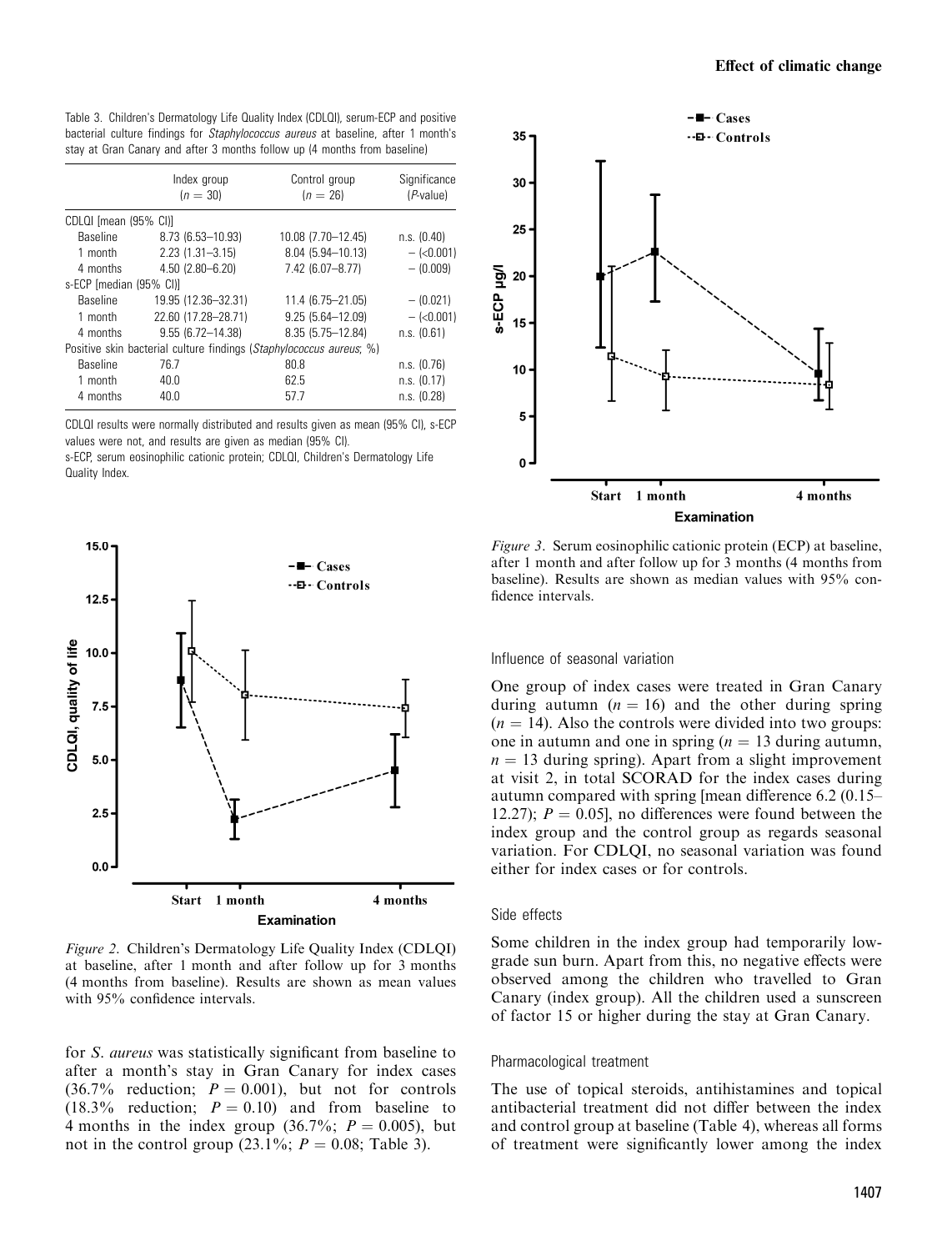|                                 |       | Potency of steroid ointment [mean (95% CI)] |                            |                        |
|---------------------------------|-------|---------------------------------------------|----------------------------|------------------------|
|                                 | Visit | Index group ( $n = 30$ )                    | Control group ( $n = 26$ ) | Significance (P-value) |
| Group of topical steroids       |       | $2.03(1.57 - 2.50)$                         | $2.34(1.90 - 2.69)$        | n.s. (0.32)            |
|                                 |       | $1.27(0.76 - 1.78)$                         | 2.62 (2.25-2.98)           | $-$ ( $<$ 0.001)       |
|                                 | 3     | 2.13 (1.69-2.58)                            | $2.85(2.60 - 3.09)$        | $- (0.003)$            |
|                                 |       | Number of patients treated (%)              |                            |                        |
| Antihistamine use               |       | 18 (60)                                     | 12 (46.2)                  | n.s. (0.30)            |
|                                 |       | 3(10)                                       | 11(42.3)                   | $- (0.006)$            |
|                                 |       | 9(30)                                       | 11(42.3)                   | n.s. (0.30)            |
| Topical antibacterial treatment |       | 17(56.7)                                    | 9(34.6)                    | n.s. (0.10)            |
|                                 |       | 11(36.7)                                    | 20 (76.9)                  | $- (0.03)$             |
|                                 | 3     | 21(70)                                      | 21(80.8)                   | n.s. (0.36)            |

Table 4. Use of topical steroids according to potency (1–4), use of antihistamines and use of local antibacterial treatment at the different visits

cases when compared with the controls at visit 2 (after 4 weeks at Gran Canary, or at home, respectively). At the follow-up visit after 3 months, the use of topical steroids was still significantly lower in the index group, whereas the use of antihistamines and topical antibacterial treatment did not differ significantly at follow up (Table 4).

# **Discussion**

In the present study, we found that 4 weeks' stay in a subtropic climate in Gran Canary reduced the severity of atopic eczema significantly in 30 Norwegian children both in the index group when compared with baseline and between the index and the control group with comparable atopic eczema and demographic characteristics. Improvement in index cases was found after 4 weeks' stay, and was also present after a further follow up 3 months after returning home in Norway. Positive skin bacterial culture findings of S. aureus did not differ between the index group and the control group at baseline, but there was a significant higher reduction in the culture findings from baseline to after 1 month stay in Gran Canary and after 3 months' further follow up in the index compared with the control group. After an increase after 4 weeks, s-ECP improved in the index group from baseline to the 4 months' follow up, but not so for controls.

Thus, the children improved both in severity of the eczema, in quality of life and bacterial skin culture finding, after 4 weeks and 4 months, and with some improvement in s-ECP 3 months after returning home. The stay in Gran Canary thus led to a lasting improvement for the children.

SCORing of Atopic Dermatitis as a scoring system of atopic eczema, developed for a long-lasting clinical trial in children with atopic eczema (26), has been shown to be reproducible and has increasingly been used in studies of atopic eczema (16, 23). The use of SCORAD as an assessment tool in the present study helps to ensure the objectiveness of the assessment. Our SCORAD findings from a randomized-controlled study confirm the findings of Autio et al. in a noncontrolled study of adults with atopic eczema (15).

Children's Dermatology Life Quality Index, as an objective assessment of quality of life for children with atopic eczema, has been validated (24). By employing CDLQI in the present study, the impact of atopic eczema on daily life in the children and their parents could be assessed.

Serum-ECP as a marker of eosinophilic inflammation varies with the severity of atopic eczema (27, 28). Our finding that s-ECP was reduced in the index group after 3 months' follow up, may reflect a long-term impact of the stay in a warmer and sunny climate.

Bacterial colonization of the skin with S. aureus is a well-known problem of atopic eczema, and was found in as many as 76.7% of the children in the index group and 80.8% in the control group. The bacterial culture findings were reduced to the half in the index group.

Previous documentation of the effect of climate therapy in children with atopic eczema has mainly been reports of patients series without control groups (19). The present study was a randomized open-controlled study with similar baseline characteristics of index cases and controls except for lower s-ECP values in controls. The treatment and follow up of the control group was similar to the index group except for the stay in Gran Canary. This design strengthens the results of the present study as also does the follow up of 3 months after 4 weeks' stay in Gran Canary.

The positive results of the stay at Gran Canary are also reflected by the reduction in the use of topical steroids, antihistamines and topical antibiotics during the stay when compared with the control group who stayed in Norway. The reduction in the use of local steroids was statistically significant also at the follow up after 3 months back in Norway, reflecting a long-lasting effect of the stay in Gran Canary.

The patients both in the index group and the control group were at all visits examined by the same doctor, and the same group of nurses were responsible for assessing the SCORAD score. This increases the reliability of the findings.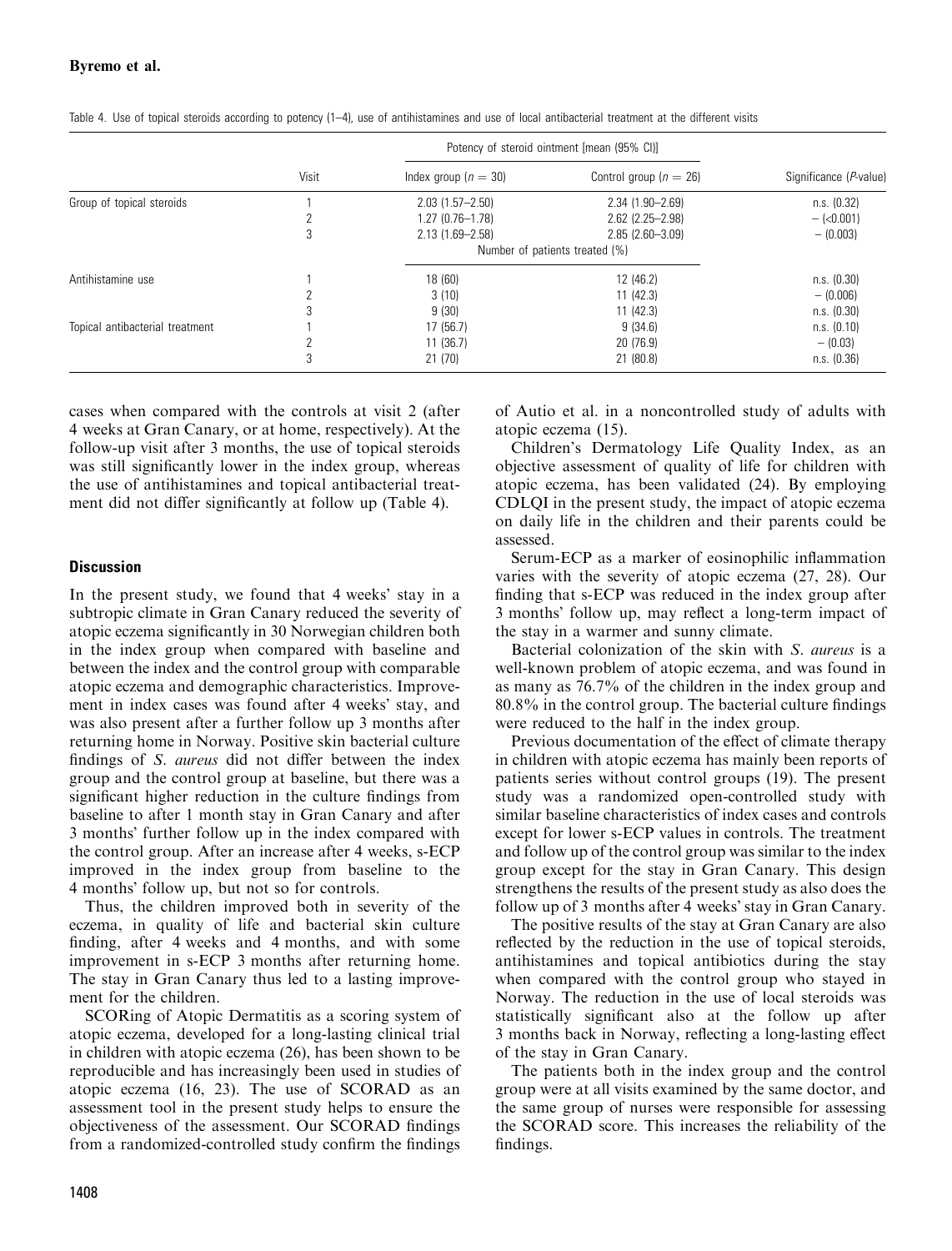The temperature during the stays at Gran Canary was much higher and most of the days were sunny, whereas in Norway, there were mostly rainy days with a colder temperature. The relative humidity was approximately comparable in Gran Canary when compared with Norway. The main treatment effects of the stay in Gran Canary are probably because of the exposure of the skin to sunrays and effect of bathing in seawater as has previously been found beneficial in adults with atopic eczema (15). In the present study, several different parameters improved, in agreement with each other. The control group did not show similar improvement although receiving the follow-up treatment and education about atopic eczema. One potential benefit for the index patients was the day-to-day follow up by health personnel, whereas the controls were seen at baseline, after 4 weeks and after 3 month's follow up.

It has previously been reported that sunlight has an excellent effect on atopic eczema (29, 30). Ultraviolet radiation of different wavelengths (UV-A and UV-B), being parts of the sunrays, has been reported to cause local cell-mediated immunosuppression in the skin (31, 32). Our finding that climate therapy has an effect, lasting over several months, is supported by the study of Autio et al. in adults (15). Sunrays (UV-A and UV-B) have been reported to have an antibacterial effect on the skin by a suppressive effect on superantigen production by S. aureus (10). Also exposure to seawater might have contributed to the improvements in the skin, as it was shown that the strength of attachment of S. aureus isolates from atopic dermatitis lesions was suppressed by the presence of 10% NaCl or 10% sea salts (33). Thus, a part of the beneficial effect of climate therapy may be

# due to the antibacterial effects of the sun and the seawater.

The present study thus demonstrates a marked positive effect of the Health Travel stay at Gran Canary for several different variables, including the use of topical treatment, and with a prolonged effect up to at least 3 months.

# Conclusion

In an open randomized-controlled study, we found significant improvements in atopic eczema in children by a 4 weeks' stay in a warm subtropic climate (on Gran) Canary), assessed objectively by SCORAD, a quality of life index (CDLQI) and skin bacterial colonization. The results support the effects of the present programme for climate travels for children with atopic eczema as organized by the Norwegian Health Authorities.

# Acknowledgment

We thank Anka Smith-Christensen, Norwegian State Health Travels, National Hospital (Rikshospitalet), Oslo, Norway for the help and the support during the stay at Gran Canary, Torill Tørres, Lise Reinertsen, Eli Schrøder, Anh-Magritt Lutnes, Marie Sørumshagen, Ellen Kristoffersen, Voksentoppen BKL (Rikshospitalet University Clinic), Oslo, Norway for their help in organizing the care of the patients, scoring according to the SCORAD system and for sampling and assaying the blood samples. Furthermore, we thank Petter Gaustad, Institute for Microbiology, Rikshospitalet, Oslo for help with bacterial cultures.

Financial support was received from the Norwegian State Health Travels, National Hospital (Rikshospitalet) Oslo, Norway.

## References

- 1. Breuer K, Haussler S, Kapp A, Werfel T. Staphylococcus aureus: colonizing features and influence of an antibacterial treatment in adults with atopic dermatitis. Br J Dermatol 2002;147:55–61.
- 2. Aberg N, Hesselmar B, Aberg B, Eriksson B. Increase of asthma, allergic rhinitis and eczema in Swedish schoolchildren between 1979 and 1991. Clin Exp Allergy 1995;25:815–819.
- 3. Wuthrich B, Schmid-Grendelmeier P. The atopic eczema/dermatitis syndrome. Epidemiology, natural course, and immunology of the IgE-associated ('extrinsic') and the nonallergic ('intrinsic) AEDS. J Investig Allergol Clin Immunol 2003;13:1–5.
- 4. Weiland SK, Husing A, Strachan DP, Rzehak P, Pearce N. Climate and the prevalence of symptoms of asthma, allergic rhinitis, and atopic eczema in children. Occup Environ Med 2004;61:609–615.
- 5. Steen-Johnsen J, Bolle R, Holt J, Benan K, Magnus P. Impact of pollution and place of residence on atopic diseases among schoolchildren in Telemark County, Norway. Pediatr Allergy Immunol 1995;6:192–199.
- 6. Dotterud LK, Kvammen B, Bolle R, Falk ES. A survey of atopic diseases among school children in Sor-Varanger community. Possible effects of subarctic climate and industrial pollution from Russia. Acta Derm Venereol 1994;74:124–128.
- 7. Hesselmar B, Aberg B, Eriksson B, Aberg N. Allergic rhinoconjunctivitis, eczema, and sensitization in two areas with differing climates. Pediatr Allergy Immunol 2001;12:208–215.
- 8. Ben-Gashir MA, Seed PT, Hayt RJ. Are quality of family life and disease severity related in childhood atopic dermatitis? J Eur Acad Dermatol Venereol 2002;16:455–462.
- 9. Kiebert G, Sorensen SV, Revicki D, Fagan SC, Doyle JJ, Cohen J et al. Atopic dermatitis is associated with a decrement in health-related quality of life. Int J Dermatol 2002;41:151–158.
- 10. Yoshimura-Mishima M, Akamtsu H, Namura S, Horio T. Suppressive effect of ultraviolet (UVB and UVB) radiation on superantigen production by Staphylococcus aureus. J Dermatol Sci 1999;19:31–36.